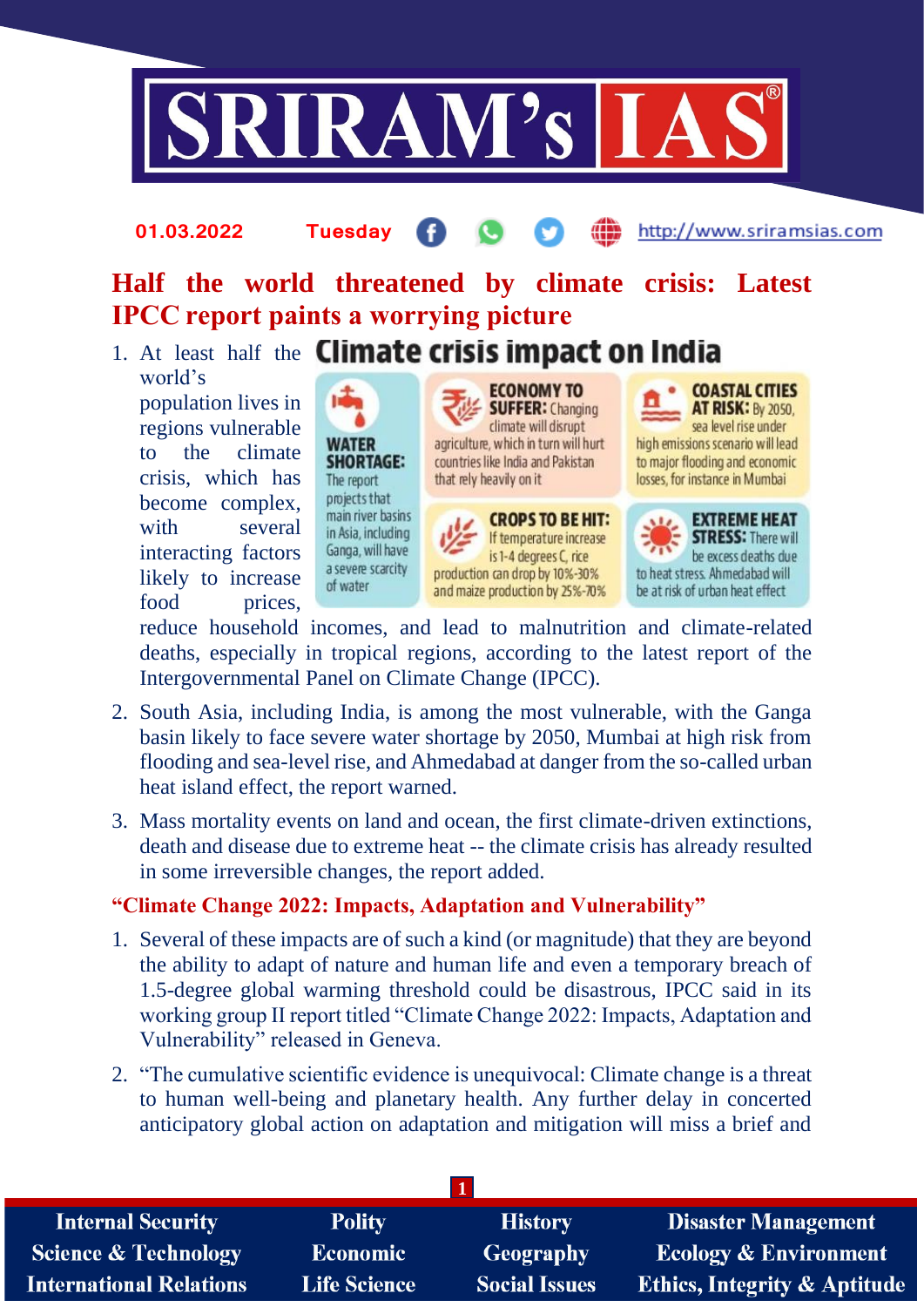

#### the http://www.sriramsias.com **01.03.2022 Tuesday**

rapidly closing window of opportunity to secure a liveable and sustainable future for all," it warned.

- 3. Global warming of 1.5 degrees Celsius (°C) in the next 18 years (till 2040) will lead to unavoidable increases in multiple climate hazards and risks, IPCC said.
- 4. There is likely to be a very high risk of widespread biodiversity loss— with massive impacts on kelp and seagrass ecosystems; and high to very high impact in Arctic sea-ice and terrestrial ecosystems and warm-water coral reefs. Accelerating sea-level rise will encroach on coastal infrastructure causing low-lying coastal ecosystems to submerge, the report warned.
- 5. Even if the global mean temperature rises transiently, overshooting the 1.5°C threshold, there will be widespread and irreversible impacts on the polar, mountain, and coastal ecosystems due to glacier melt and sea-level rise, the report projected.

# **Climate change has Increased Human Mortality and morbidity:**

- 1. The climate crisis has impacted the physical and mental health of people. In all regions, globally extreme heat events have resulted in human mortality and morbidity, IPCC said.
- 2. The occurrence of climate-related food, water-borne and vector-borne diseases have also spiked from range expansion and increased reproduction of disease vectors. Animal and human diseases, including zoonoses, are emerging in new areas.
- 3. Higher temperatures, increased rain and flooding have increased the occurrence of diarrhoeal diseases, which the world had once conquered.
- 4. Several mental health challenges are associated with increasing temperatures, trauma from weather and climate extreme events and loss of livelihoods and culture.
- 5. Approximately half of the species assessed globally have shifted poleward or to higher elevations, and the local loss of hundreds of species has been driven by increases in the magnitude of heat extremes. There have been mass mortality events on land and in the ocean and loss of kelp forests.

| <b>Internal Security</b>        | <b>Polity</b>       | <b>History</b>       | <b>Disaster Management</b>              |  |  |
|---------------------------------|---------------------|----------------------|-----------------------------------------|--|--|
| <b>Science &amp; Technology</b> | <b>Economic</b>     | Geography            | <b>Ecology &amp; Environment</b>        |  |  |
| <b>International Relations</b>  | <b>Life Science</b> | <b>Social Issues</b> | <b>Ethics, Integrity &amp; Aptitude</b> |  |  |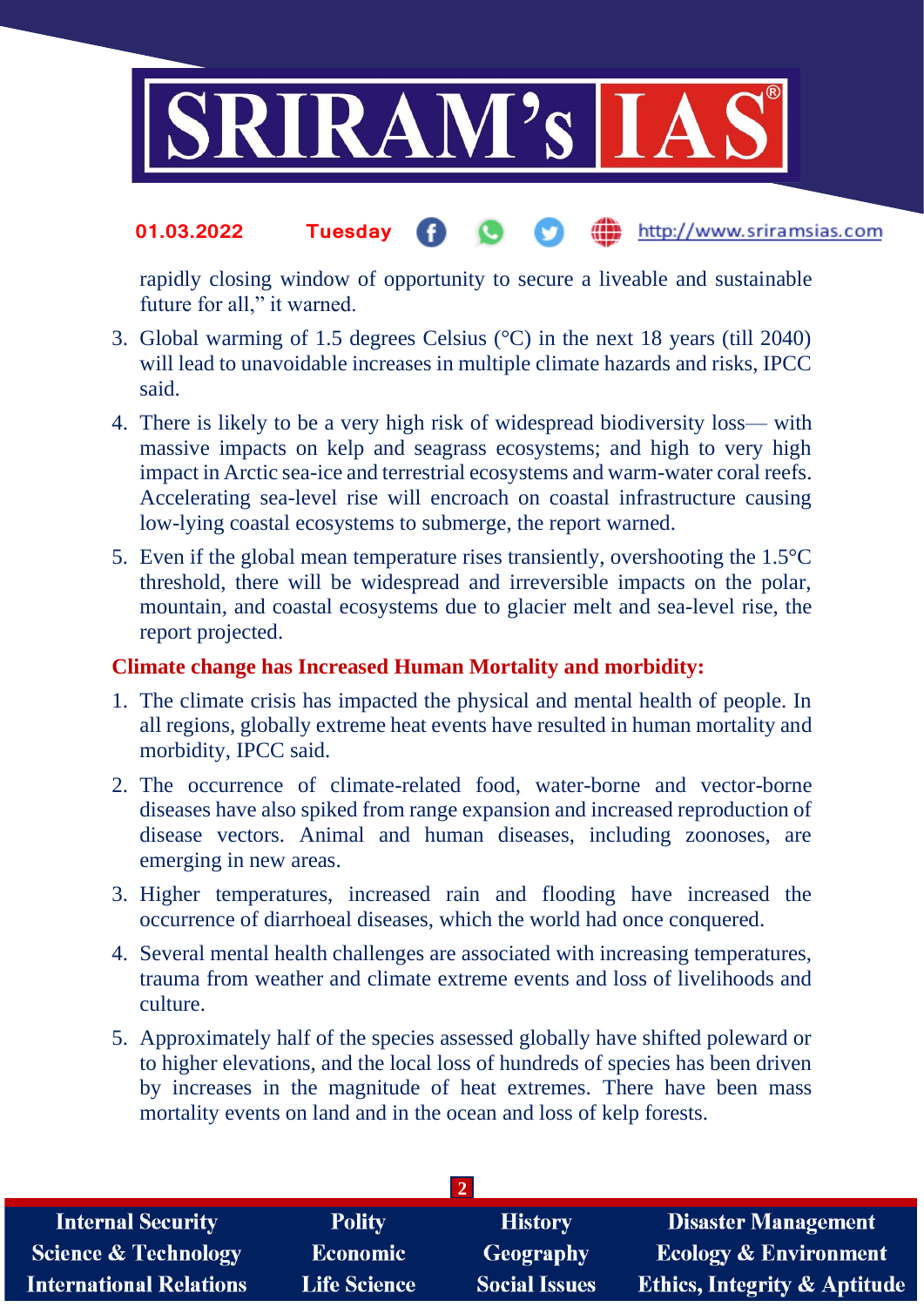

#### http://www.sriramsias.com **01.03.2022 Tuesday**

- 6. Some losses are already irreversible, such as the first species extinctions driven by climate change. Other impacts are approaching irreversibilities such as the impacts of hydrological changes due to retreat of glaciers, or the changes in some mountain and Arctic ecosystems driven by permafrost thaw, the report drafted by 270 authors from 67 countries warned.
- 7. Weather extremes such as heatwaves, floods and droughts have exposed millions of people to acute food and water insecurity in Asia, Africa, Central and South America, on Small Islands and in the Arctic making them the most vulnerable regions globally, the report said.

## **Climate-caused local population extinctions**

- 1. Climate-caused local population extinctions have been widespread among plants and animals, detected in 47% of 976 species examined -- and they have been mainly linked to heat extremes.
- 2. For example, the white subspecies of the lemuroid ringtail possum in Queensland, Australia, disappeared after heat waves in 2005; the Bramble Cay Melomys was not seen after 2009 and was declared extinct in 2016, with sealevel rise and increased storm surge, associated with climate change, the most probable drivers, the biodiversity factsheet of the report said.
- 3. Since IPCC's assessment report 5 (2013), some impacts have now been attributed to the climate crisis, particularly increased heat-related human deaths; warm-water coral bleaching; increased drought-related tree mortality; increases in areas burned by wildfires; ocean acidification, sea-level rise or regional decreases in rainfall have also been attributed to climate change now.

## **Multiple hazards occurring simultaneously**

- 1. IPCC has warned that climate crisis impacts and risks are becoming increasingly complex and more difficult to manage because of multiple hazards occurring simultaneously.
- 2. For example, the concurrence of heat and drought events are causing crop production losses and tree mortality. Global warming of 1.5°C will increase the risk of simultaneous crop losses of maize in major food-producing regions;
- 3. future sea-level rise combined with storm surge and heavy rainfall will increase compound flood risks;

| <b>Internal Security</b>        | <b>Polity</b>       | <b>History</b>       | <b>Disaster Management</b>              |  |  |
|---------------------------------|---------------------|----------------------|-----------------------------------------|--|--|
| <b>Science &amp; Technology</b> | <b>Economic</b>     | Geography            | <b>Ecology &amp; Environment</b>        |  |  |
| International Relations         | <b>Life Science</b> | <b>Social Issues</b> | <b>Ethics, Integrity &amp; Aptitude</b> |  |  |